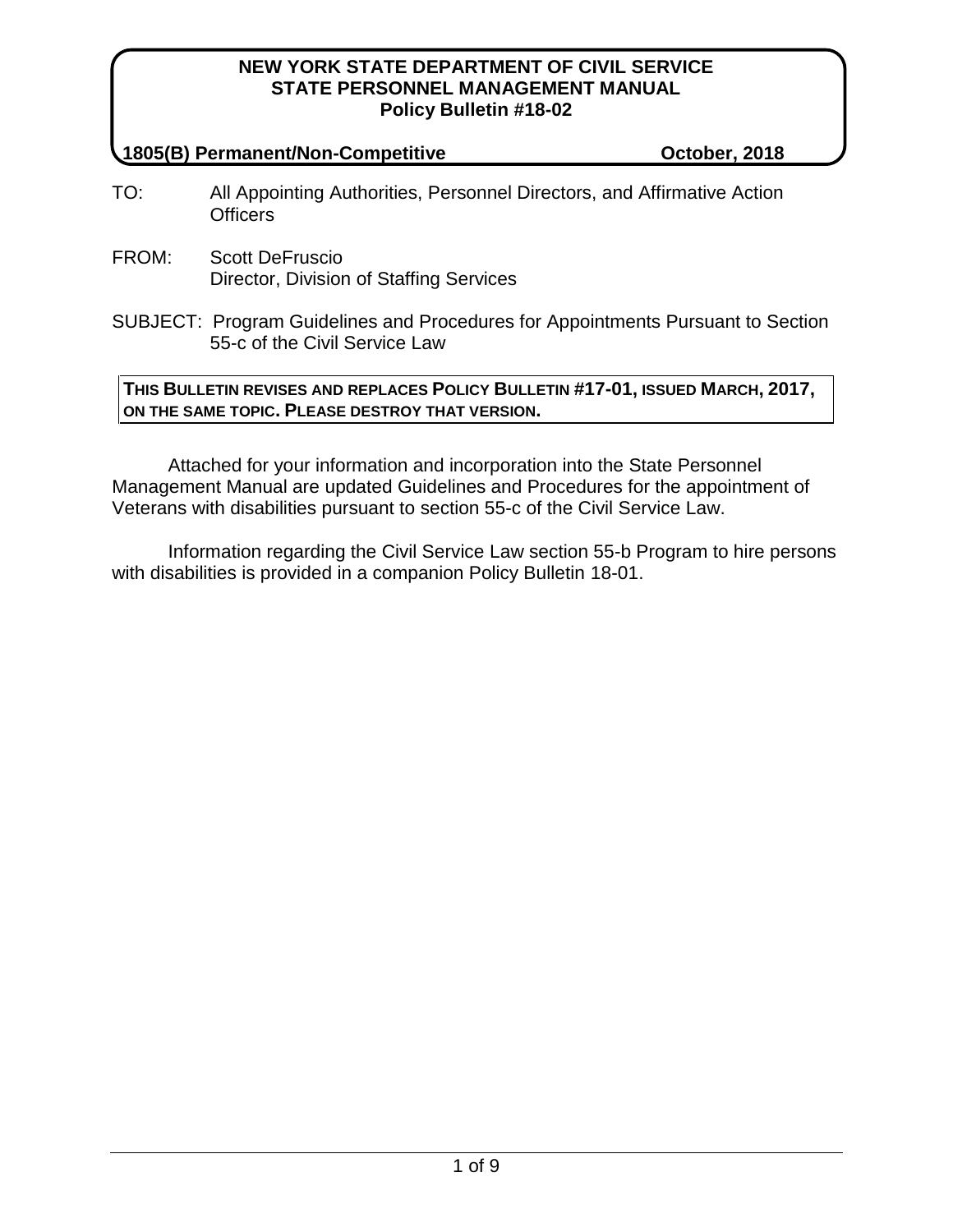## **1805(B) Permanent/Non-Competitive October, 2018**

## PROGRAM GUIDELINES AND PROCEDURES FOR APPOINTMENTS PURSUANT TO SECTION 55-c OF THE CIVIL SERVICE LAW

These Guidelines and Procedures set forth the eligibility criteria and the application and appointment processes for the Civil Service Law (CSL) section 55-c Program.

Administration of the 55-c Program is governed by Part 58 of the Regulations of the State Civil Service Commission (Commission's Regulations). These Guidelines and Procedures are intended to clarify for applicants, employees, and appointing authorities the standards for appointment for the CSL section 55-c Program. These Guidelines do not supersede or impair any rights which an individual may possess under any law or rule. For specific questions not addressed in these Guidelines and Procedures, please contact the Department of Civil Service (DCS) 55-b/c Unit at 518-233-3118 or toll-free at 1-866-297-4356 or by e-mail at ssdrecruitservices@cs.ny.gov.

## **I. PROGRAM BACKGROUND AND OTHER METHODS OF APPOINTING VETERANS WITH DISABILITIES**

CSL section 55-c, commonly referred to as the "55-c Program," authorizes the Civil Service Commission (CSC) to determine up to 500 positions to be filled by wartime veterans with a physical or mental disability who are found otherwise qualified to perform satisfactorily the duties of any such positions. Upon such determination by the CSC, the positions are placed in the non-competitive class and may be filled by a person who has been certified by DCS as being 55-c "eligible."

CSL section 55-c is not the only avenue for hiring wartime veterans with disabilities into the State civil service. This section provides agencies with significant flexibility for hiring, but is limited by statute to 500 positions.

Wartime veterans with disabilities remain eligible for appointment to any noncompetitive (positions not designated 55-b/c), exempt and labor class positions for which they are qualified.

# **II. ELIGIBILITY DETERMINATION**

A. Application for Program Eligibility

Individuals interested in being considered for appointment under the 55-c Program must submit a formal application, including medical documentation and employment history. Wartime veterans must include their discharge papers (or equivalent), showing periods and character of service, and documentation from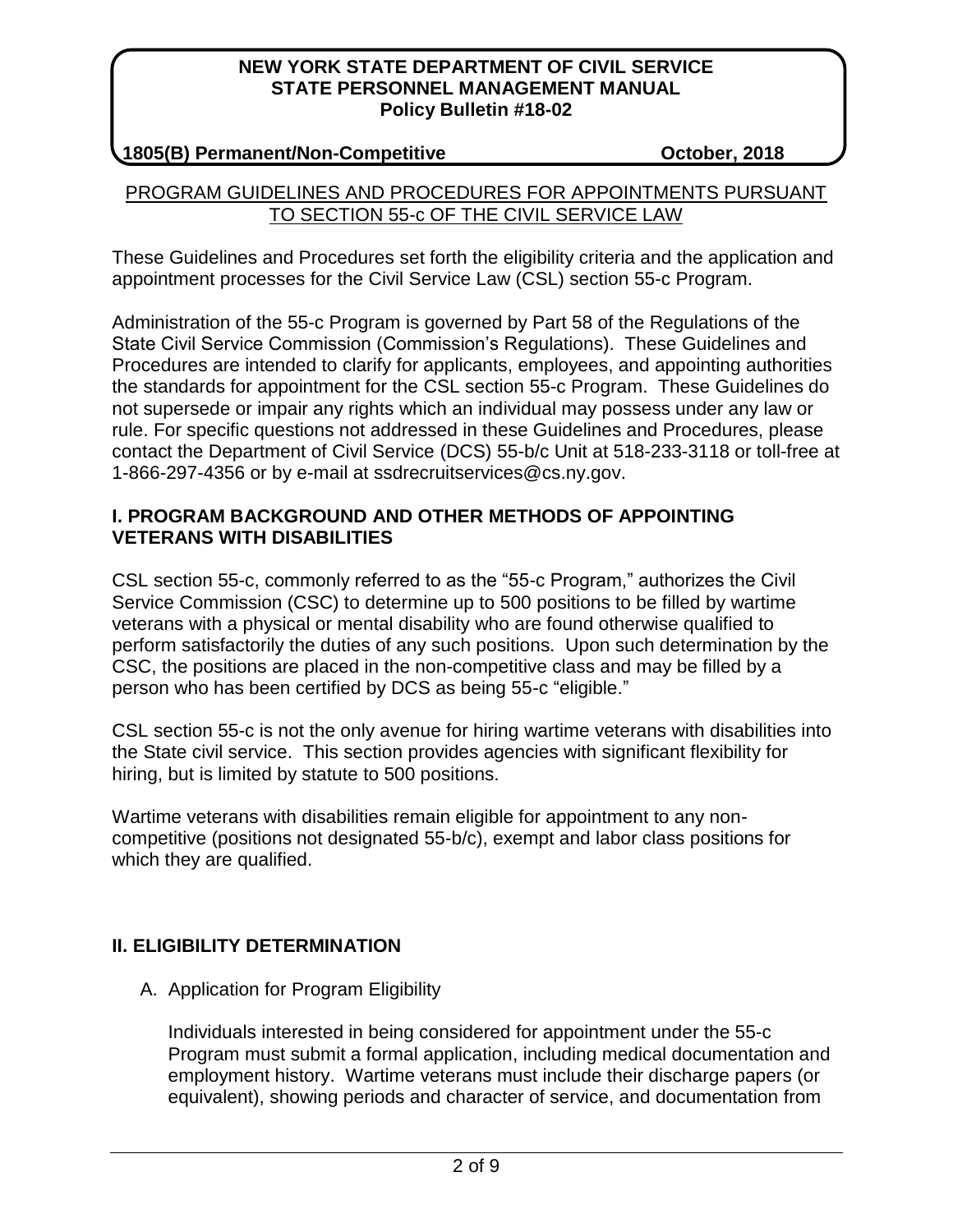#### **1805(B) Permanent/Non-Competitive October, 2018**

the U.S. Department of Veterans Affairs (VA) [formerly U.S. Veterans Administration] as described below. The applications are submitted to and reviewed by DCS.

A **Veteran** with a disability rating of 10% or more from the VA, will not be required to complete the Physician's Questionnaire, if they can supply a copy of their **VA Entitlement Letter**.

- B. Certification of Eligibility
	- 1. Criteria for 55-c Eligibility

Pursuant to section 55-c, an applicant will be eligible for the 55-c Program if she/he is a documented wartime veteran as defined in Civil Service Law section 85 and meets at least one the following criteria:

- a. has proof of a disability rating from the VA of **10 percent or more**, as set forth in Civil Service Law section 85(2), or;
- b. records establishing a pending claim for certain "presumptive" illnesses, diagnosable chronic disability patterns and diseases identified by the VA where documented (e.g., Gulf War Syndrome, Post Traumatic Stress Disorder [PTSD] or Agent Orange-related illness [Hodgkin's Disease, Diabetes Type 2, Disfiguring Chloracne, Melanoma]), or;
- c. has received the award of a Purple Heart where the wound received may be presumptively associated in contributing to the degree of impairment, or;
- d. has successfully completed a U.S. VA drug/alcohol treatment and rehabilitation program.

A wartime veteran who is not eligible for participation in the 55-c Program based upon one of these factors may still be considered for participation in the 55-c Program if he or she meets the additional eligibility criteria described in section B(2) below.

- 2. Additional Eligibility Criteria
	- a. Is legally blind (central visual acuity of 20/200 or less in the better eye with corrective lenses or visual field restriction to 20 degrees diameter or less in the better eye);
	- b. Is deaf (has a profound hearing loss and relies on visual communication such as sign language, writing, lip reading and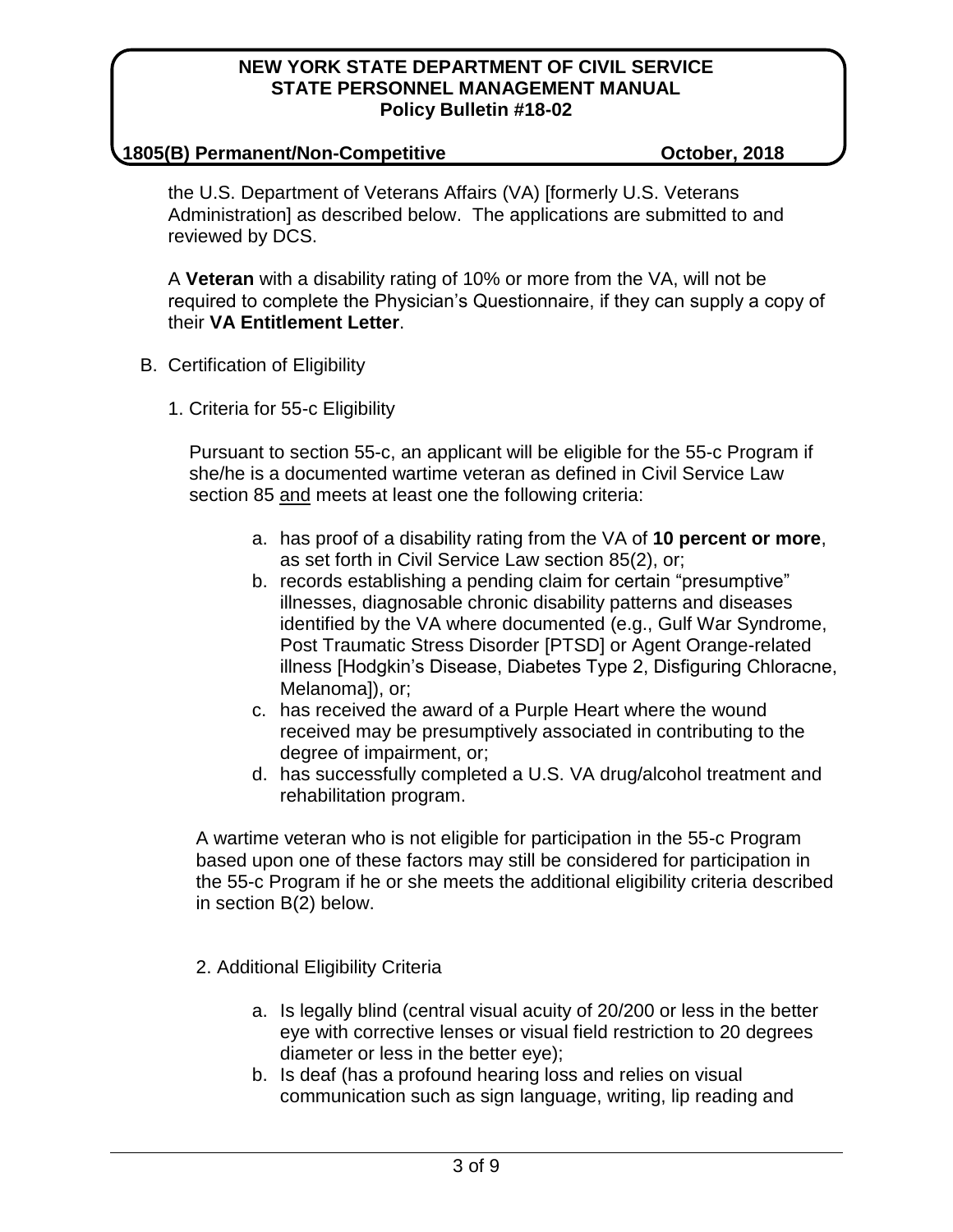### **1805(B) Permanent/Non-Competitive October, 2018**

gestures) or has a severe hearing impairment (best corrected average loss of > 70 db in the better ear at 500, 1000 and 2000  $Hz$ );

- c. Has a musculoskeletal condition (e.g., amputation) or neuromuscular condition (e.g., Multiple Sclerosis) which severely limits ambulation;
- d. Has a cardiovascular condition (e.g., Class IV CHF) or pulmonary condition (e.g. COPD) which severely limits ambulation and/or requires constant oxygen administration;
- e. Has a developmental disability attributable to Cerebral Palsy, Epilepsy, Neurological Impairment, Familial Dysautonomia, Autism or any other condition closely related in terms of severe impairment of intellectual functioning, adaptive behavior or requiring similar treatment and services;
- f. Has a mental illness, disease, or condition manifested by a disorder or disturbance in behavior, feeling, thinking or judgment which severely disrupts his or her ability to relate to others and daily functioning;
- g. Has other physical or mental conditions which substantially limits one or more major life activities, including, but not limited to, caring for oneself, performing manual tasks, seeing, hearing, eating, sleeping, walking, standing, lifting, bending, speaking, breathing, learning, reading, concentrating, thinking, communicating, and working. Major life activities also include major bodily functions such as immune system functions, normal cell growth, digestive, bowel, bladder, neurological, brain, respiratory, circulatory, and endocrine functions.

Qualifying conditions will be assessed based upon the applicant's current functional status, taking into account measures which the individual has taken to ameliorate functional limitations, including, but not limited to prostheses, medications, eyeglasses/contact lenses or hearing aids.

All DCS determinations are made on an individual basis upon review of the application.

A former military service member who does not qualify for eligibility in the 55-c Program based upon a lack of qualifying military service may continue to be considered for eligibility in the 55-b Program (see 55-b Program Guidelines).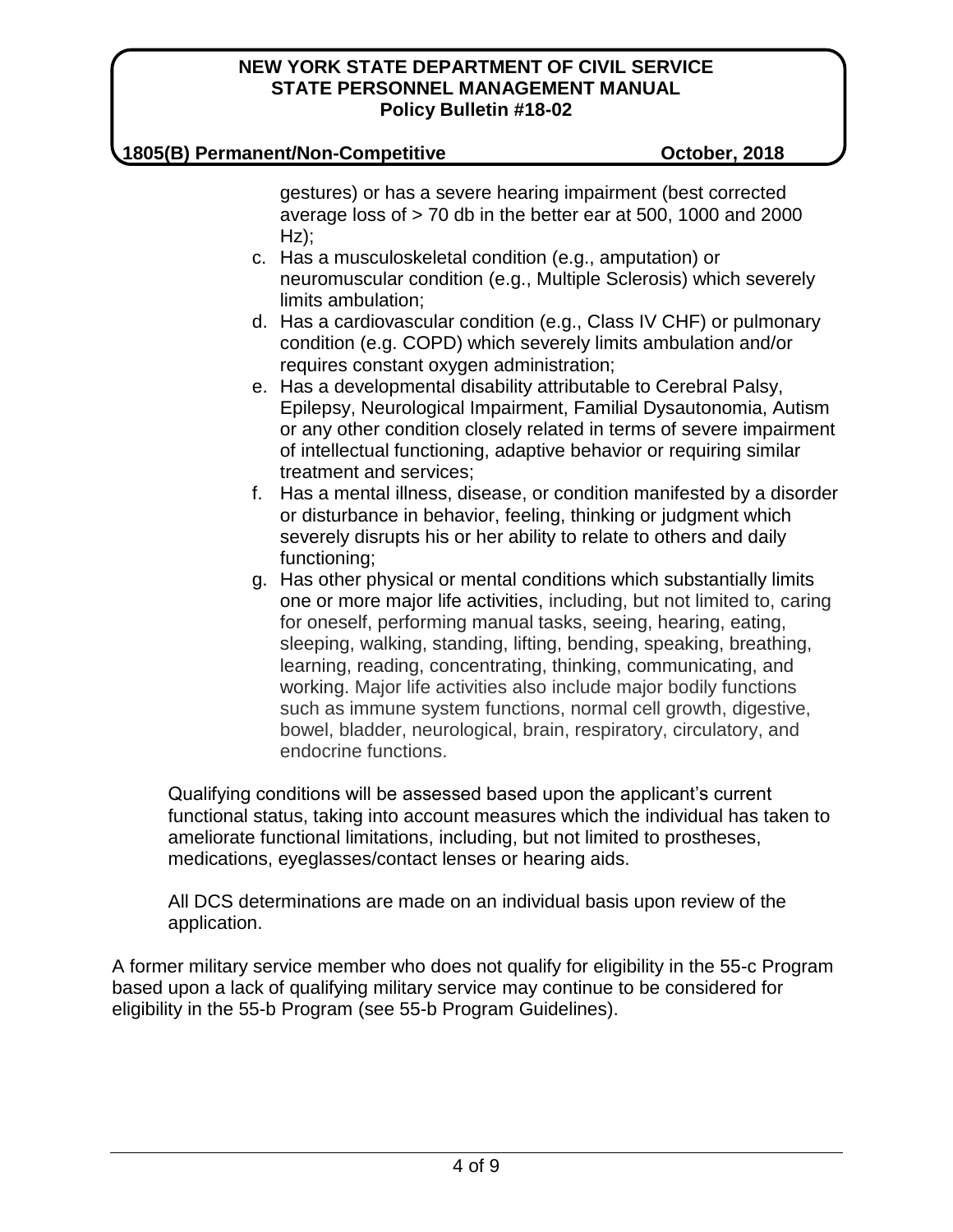## **1805(B) Permanent/Non-Competitive October, 2018**

C. Letters of Eligibility

Applicants determined to be eligible to participate in the 55-c Program will receive a letter of eligibility. Once enrolled in the program, participants will be asked to renew their interest every three years through responding to an e-mail inquiry from DCS. Upon renewal, participants will receive an updated letter of eligibility, which they must supply to agencies when applying for positions under the 55-c Program. Agencies should contact the Department of Civil Service to verify eligibility in cases when a candidate's letter is older than 3 years.

# D. Appeals

As provided by section 58.3 of the Commission's Regulations, a person found not eligible for participation in the 55-c Program may appeal that determination to the CSC. Such appeal shall be in writing and shall state the reasons why the individual believes that the determination is incorrect. An appeal must be received by the CSC within 30 days of the date of the written notice of the determination by DCS. The CSC shall consider such reasons, together with all supporting documents, in making its determination. The CSC may designate a physician, other than the physician who first examined the person, to conduct a secondary examination. The determination of the CSC as to whether the applicant is eligible for appointment under the 55-c Program shall be a final determination within the meaning of article 78 of the Civil Practice Law and Rules.

# **III. APPOINTMENTS**

A. Titles Appropriate for 55-c Classification

Entry-level titles are defined as any title for which an open-competitive examination is held and the promotion list, if one exists, has been exhausted.

- 1. The CSC will generally approve any competitive class position, normally filled through open-competitive and/or transition examination, for noncompetitive classification pursuant to section 55-c, upon agency request. This includes positions for which there are formal traineeships.
- 2. In cases where positions are filled via both promotion and opencompetitive examinations, 55-c candidates can be considered for positions once the promotion list has been exhausted.
- 3. The CSC will not approve the placement of positions in the noncompetitive class pursuant to section 55-c when a reemployment list(s)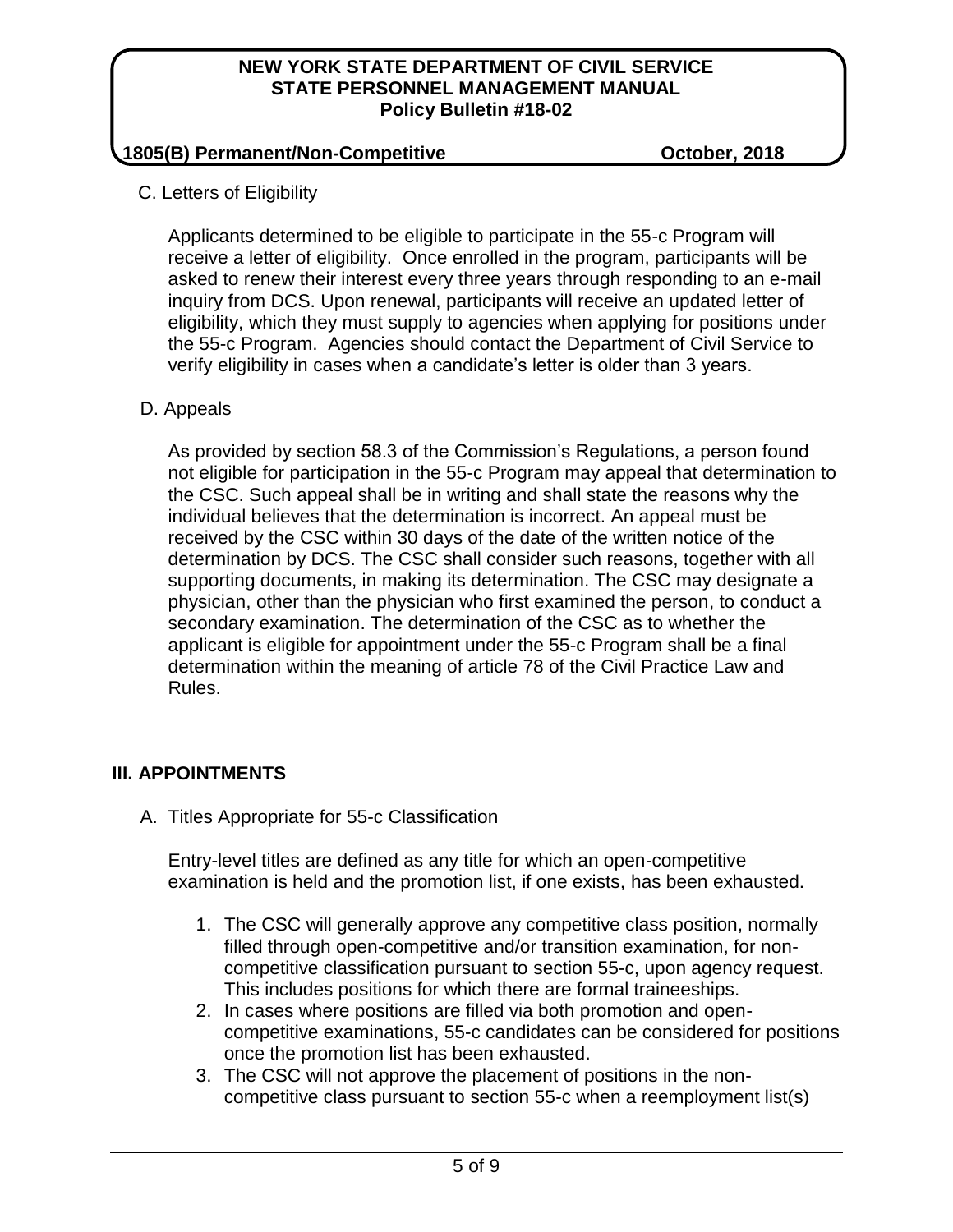#### **1805(B) Permanent/Non-Competitive October, 2018**

exists as the result of layoffs. The request may be reconsidered when the re-employment list(s) no longer exists.

- B. Qualification Requirements for Appointees to 55-c Positions
	- 1. Candidates must possess the minimum qualifications for the selected title as established by the Staffing Services Division of the DCS. Ordinarily, the minimum qualifications described in the last examination announcement for the title are controlling.
	- 2. Candidates must meet the applicable minimal mental and/or physical requirements for the job with a reasonable accommodation, if necessary.
- C. Considerations for a 55-c Appointment
	- 1. Candidates who can be Considered for Appointment

In addition to having an eligibility letter and meeting the qualifications described in III B above, candidates in the following circumstances can be considered for a 55-c appointment:

- a. A person who has never worked for the state.
- b. A 55-c certified, current or former State employee.
- c. A current state employee in a 55-c position who meets the technical requirements for a 70.1, 70.4 or 52.6 transfer (see *Lateral Mobility and Subsequent Appointments* below).
- d. A person previously employed in a 55-c position who resigned from that position may be considered for reinstatement to a 55-c position pursuant to Rule 5.4 of the Rules for the Classified Service.
- 2. Candidates who should not be Considered for Appointment
	- a. Individuals certified eligible for the 55-c program may not be considered for a 55-c appointment to a title they previously held on a permanent, competitive basis. In such cases, agencies interested in appointing such individuals should do so as a reinstatement to a permanent, competitive class position.
	- b. The CSC may consider agency requests for waivers of these requirements in extraordinary circumstances for good cause shown and where the interests of government would be served.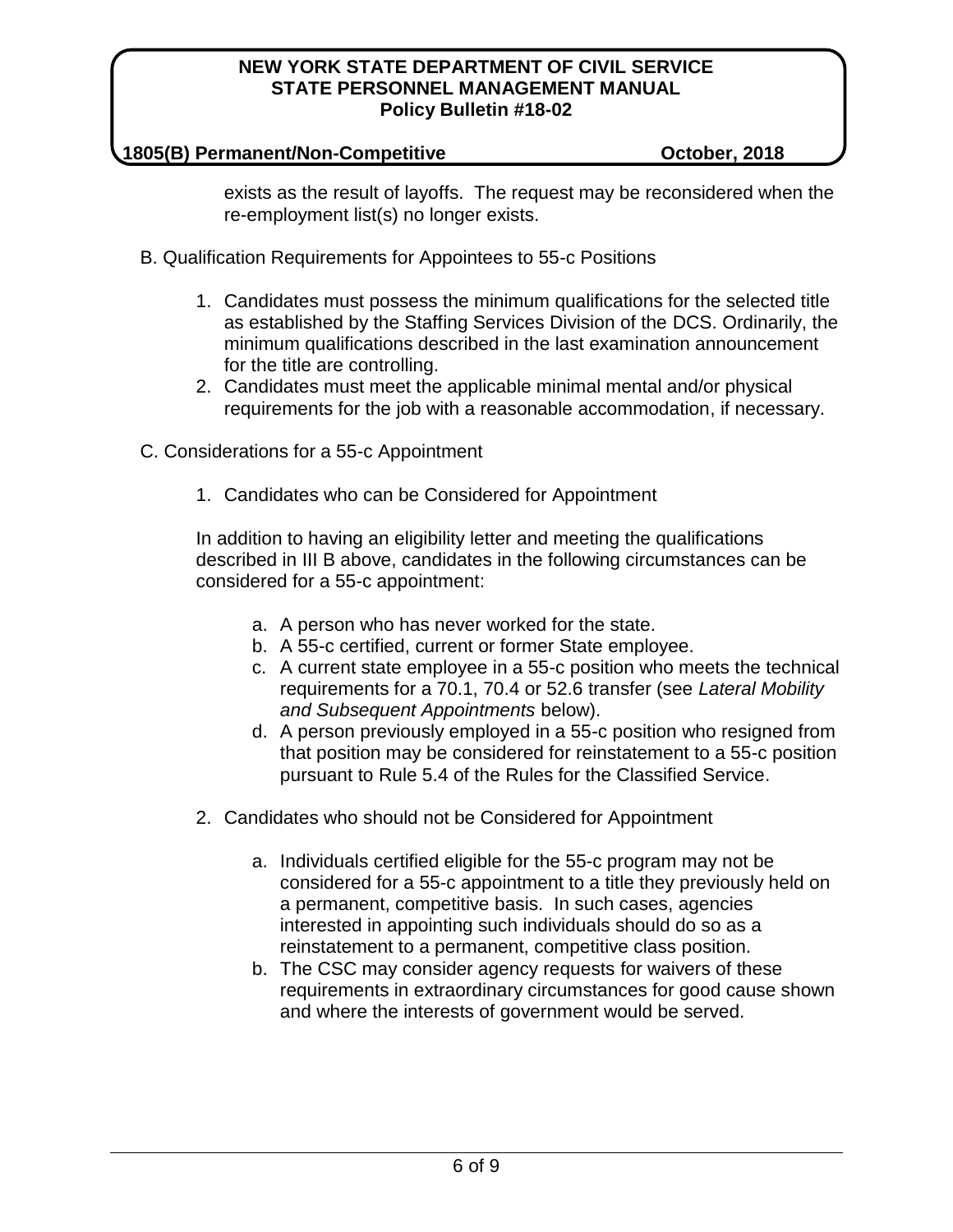### **1805(B) Permanent/Non-Competitive October, 2018**

D. Promotion

By statute, 55-c employees enjoy the same promotion opportunities as afforded competitive class incumbents. Consequently, 55-c employees may compete in promotional examinations; they may be provisionally appointed to competitive class promotion level titles; and they may be considered for a non-competitive promotion when such requirements are met.

E. Lateral Mobility and Subsequent Appointments

55-c eligible employees are intended to have the same career mobility as their competitive class colleagues in the same title. A permanent 55-c employee may be given a new appointment to a different 55-c position when the proposed transaction meets the technical requirements for transfer determined by the Department of Civil Service pursuant to Civil Service Law sections 70.1, 70.4, 52.6 and Civil Service Rule 5.1.

F. Reinstatement to a 55-c Position

55-c employees separated from their positions may be reinstated to a noncompetitive 55-c position pursuant to Rule 5.4 of the Classified Service.

- G. Probationary Service
	- 1. All 55-c Program appointees are subject to a probationary period in accordance with Classified Service Rule 4.5. During the period of probationary service, an appointee must demonstrate ability to perform the duties and responsibilities of the position to the satisfaction of the appointing authority.
	- 2. In instances where permanent 55-c appointees are given subsequent appointments to different positions, such employees are deemed to be on leave of absence from their 55-c positions until they have satisfactorily completed probationary service in the new 55-c position.
- H. Temporarily Vacant 55-c Positions

When a 55-c position is permanently vacated it automatically reverts to the competitive class. A 55-c position will also automatically revert to the competitive class when it has been vacant for three months or more. If, thereafter, the permanent 55-c incumbent returns, the position is re-designated non-competitive.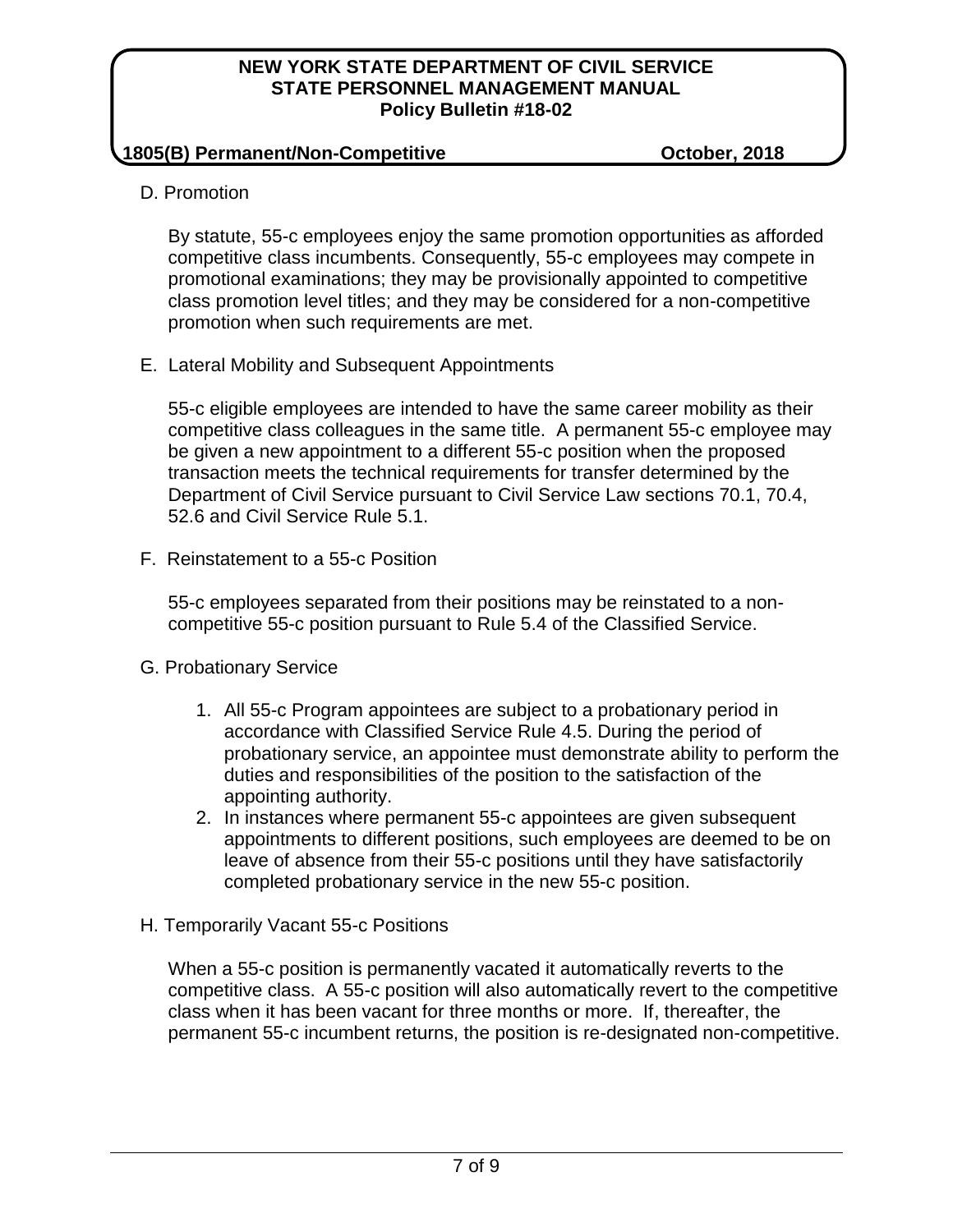### **1805(B) Permanent/Non-Competitive October, 2018**

## **IV. AGENCY APPOINTMENT PROCESS**

Prior to offering an appointment to a 55-c candidate, agencies who are considering a 55-c appointment must take the following steps:

- Identify an appropriate title
- Identify an item number\*
- Review the candidate's qualifications
- Verify that the candidate is currently 55-c eligible
- Check list clearance codes
- Contact the 55-b/c Unit to verify appointment is appropriate, that positions are available, and the candidate can perform the essential duties of the position, with or without reasonable accommodation, based upon the medical opinion from EHS.
- Submit the S90, 55-b/c Program Appointment Request Form to the 55-b/c Unit by email at ssdrecruitservices@cs.ny.gov.

If everything is in order, the 55-b/c Unit will advise agencies to complete the on-line appointment request form. When the agency has been notified that they may proceed with the appointment request process, the intended incumbent may be appointed "temporary pending commission action" to 55-c. It is not necessary for the CSC to approve the agency request prior to such temporary appointment.

\*Note: Agencies can make 55-c appointments to encumbered items, with the understanding that the applicant is informed of his or her contingent status at the time of hire.

# **V. CSC AND DCS ACTION**

Division of Staffing Services

Upon receipt of the appointment request form seeking jurisdictional reclassification, the 55-b/c Unit will review the form for completeness and send the requesting agency an e-mail acknowledging the request.

As appropriate, Staffing Services Representatives will review the request to confirm that the individual meets the minimum qualifications of the position sought.

Office of Civil Service Commission Operations (CommOps)